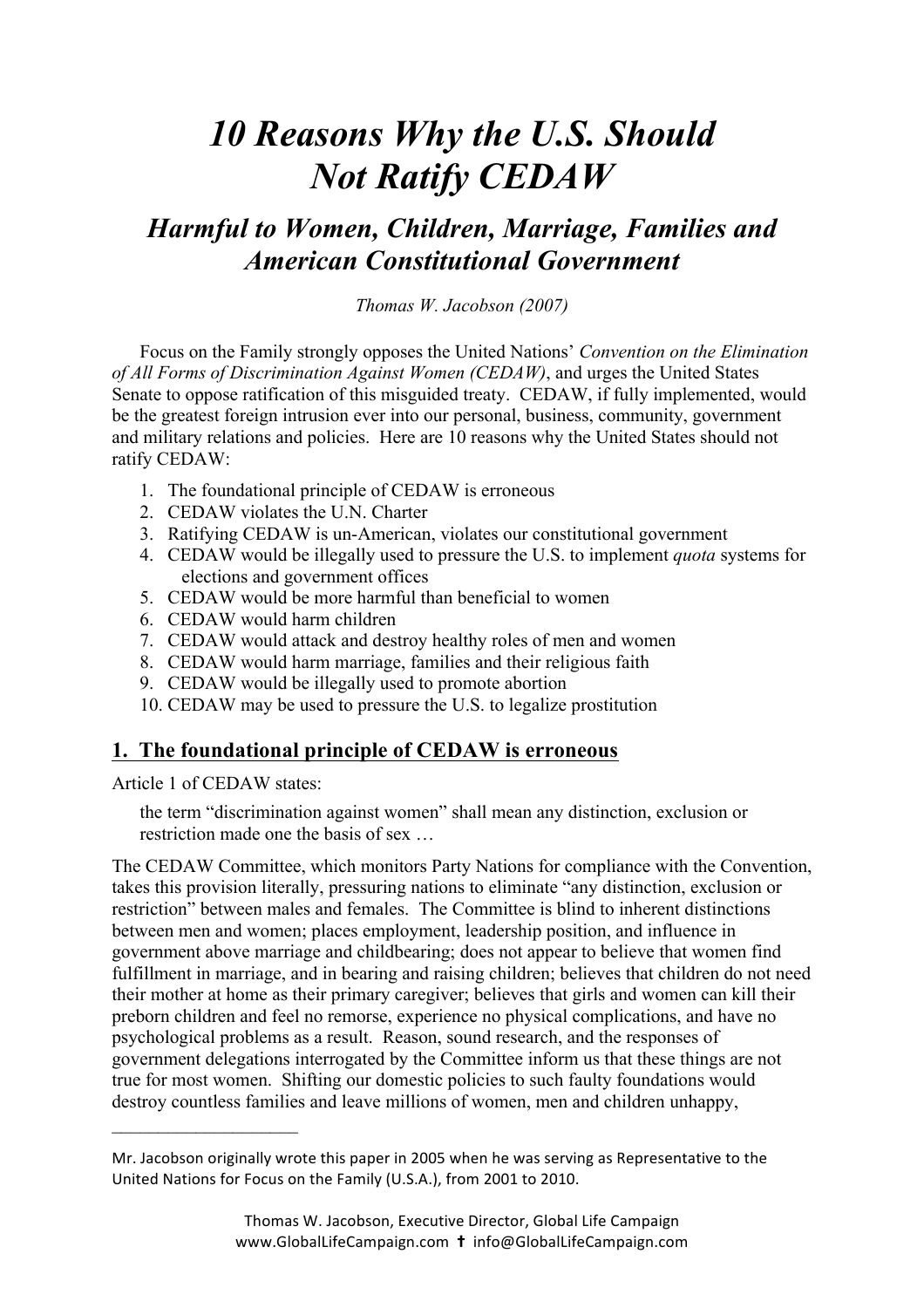unfulfilled and angry. We know because we speak to thousands of them from broken marriages and families every month.

CEDAW Committee Member statements when reviewing **POLAND**, January 16, 2007:

- *Dubravka Šimonović, Chairman [Croatia],* addressed the "problem of different retirement dates for men and women" [current is favorable toward women retiring at an earlier age].
- *Maria Regina Tavares da Silva [Portugal]*, commented on "stereotypes regarding sexuality … reflected in media, employment … but there were no measures to counter these stereotypes … no efforts by government to achieve some social and cultural change."
- *Hazel Shelton [South Africa],* inquired "why is there such a difference in representation of women in the high courts verses the lower courts?" (more in lower courts)
- *Pramila Patten [Mauritius]:* "What is your country doing to promote gender mainstreaming?"

CEDAW Committee Member statements when reviewing **VENEZUELA**, January 26, 2006:

*Meriem Belminhoub-Zerdani, Vice-Chairman [Algeria]:* "(Your country has) discrimination because boys may marry at age 16, but girls at 14. Also this is contrary to CRC [Convention on Rights of Child], which says children come of age at 18. Age for boys and girls should be the same, and same as CRC. Then you would comply with both CEDAW and CRC."

CEDAW Committee Member statements when reviewing **AUSTRALIA**, January 30, 2006:

*Glenda P. Simms [Jamaica]:* "If they (girls) are doing so well, then logically they should be ruling Australia in 10 years. … Should have a matriarchy instead of a patriarchy."

CEDAW rejects the true basis of equality, namely, that men and women are equally created in the image of God, with distinct physical, psychological and other characteristics. The unique God-given functions or abilities of males and females, based on these inherent distinctions (e.g., only a woman can bear a child), are not inconsistent with this true equality.

## **2. CEDAW violates the U.N. Charter**

Chapter 1 of the Charter of the United Nations declares the "Purposes and Principles" upon which the UN was founded, including respect for the sovereignty of each nation, and a promise not to interfere in domestic matters.

The Organization is based on the principle of the sovereign equality of all its Members (Art. 2, par. 1).

Nothing contained in this present Charter shall authorize the United Nations to intervene in matters which are essentially within the domestic jurisdiction of any [nation] or shall require the Members to submit such matters to settlement under the present Charter (Art. 2, par. 7).

In a most intrusive manner, CEDAW and the CEDAW Committee address almost entirely domestic matters within the jurisdiction of individual nations. Matters regarding human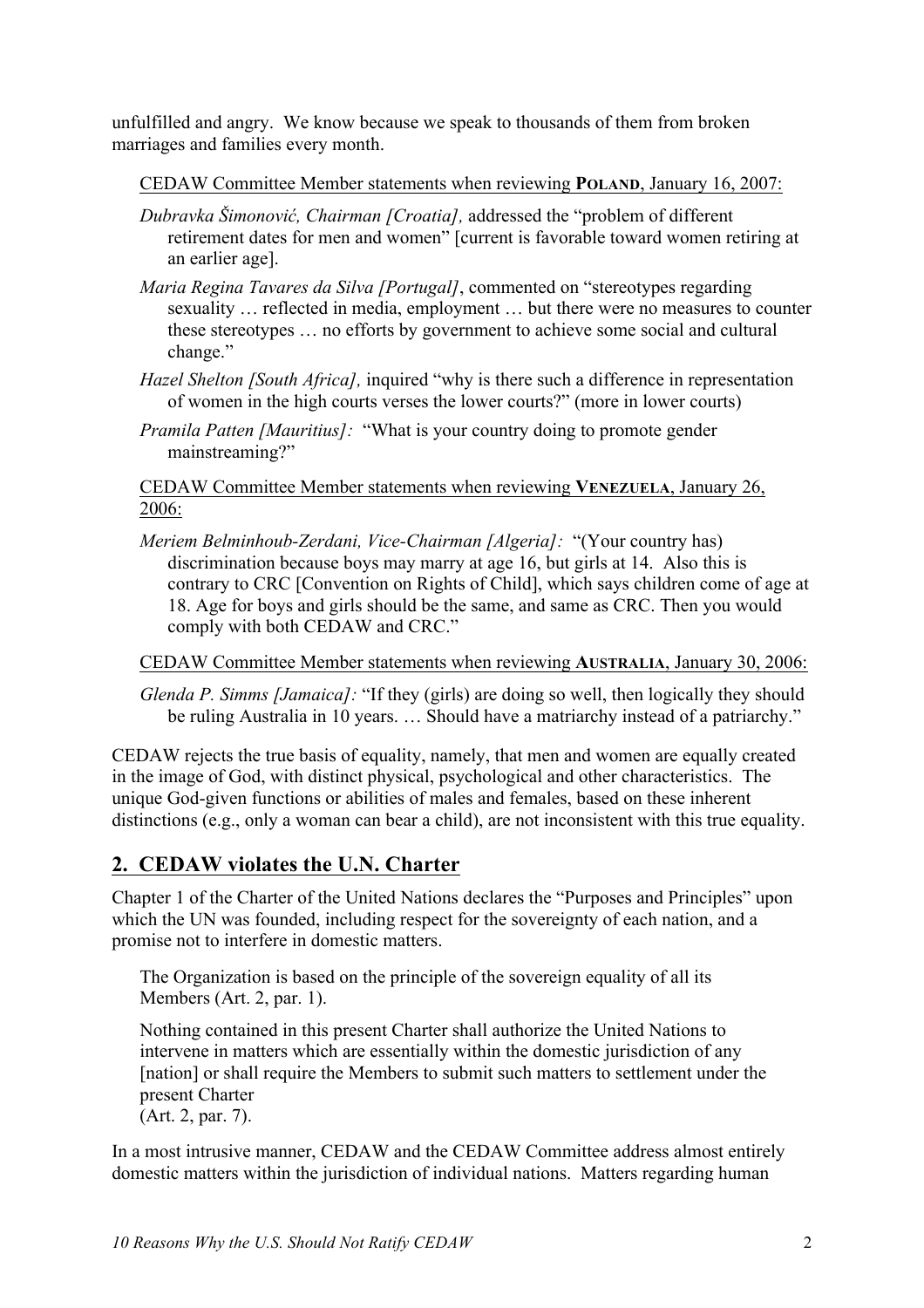sexuality, marriage, family, number of children, education curricula, business hiring and benefits practices, elections from the local to national level, etc., are all domestic matters. To require nations to submit such matters to an international committee at the UN violates the Charter.

## **3. Ratifying CEDAW is un-American, violates our constitutional government**

The American Colonies were founded by people who were willing to risk everything to gain civil and religious freedom. They fought the War for Independence to corporately remove themselves from under the control of a totalitarian foreign power and create a new, free and independent nation. Our forefathers formed republican, federal systems of constitutional government designed to protect the inherent liberties of the people, including by keeping government small and local. To now give over control of our domestic policies to an unaccountable, lawless United Nations committee comprised of 23 foreigners would be totally un-American and violate the foundational principles upon which our nation was formed. Furthermore, the CEDAW Committee members either do not respect federal systems of government, disregarding state/provincial and local authorities.

CEDAW Committee Member statements when reviewing **POLAND**, January 16, 2007:

*Dubravka Šimonović, Chairman [Croatia],* said that "the Convention is directly applicable, in relation to Constitution," and was glad to "see that courts have applied Convention<sup>"</sup>

CEDAW Committee Member statements when reviewing **VENEZUELA**, January 26, 2006:

*Hanna Beate Schöpp-Schilling, Vice-Chairman [Germany]:* "Since the Convention actually overrides the Constitution, have there been any efforts to incorporate the Convention provisions (into law)?"

CEDAW Committee Member statements when reviewing **AUSTRALIA**, January 30, 2006:

- *Hanna Beate Schöpp-Schilling, Vice-Chairman [Germany]:* The "CEDAW is to be implemented consistently" *(*uniformly throughout the country).
- *Dubravka Šimonović, Rapportuer [Croatia],* asked if "the country definition of discrimination was in line with Article 1."
- *Victoria Popescu [Romania]* asked how "the national government ensured coordination between the national and local level."
- *Salma Khan [Bangladesh]:* "You have reformed the abortion law with greater access to women. What about access in rural areas? Are all the states the same? Are health care services available to women equally in all jurisdictions? What about women who want non-surgical abortion? Women in rural areas cannot have access to RU-486."

## **4. CEDAW would be illegally used to pressure the U.S. to implement** *quota* **systems for elections and government offices**

The CEDAW Committee expects complete uniform implementation of selected policies and services, and quotas to ensure that women fill 50 percent of the seats in the legislature and 50 percent of the positions in government, from the local to the national levels.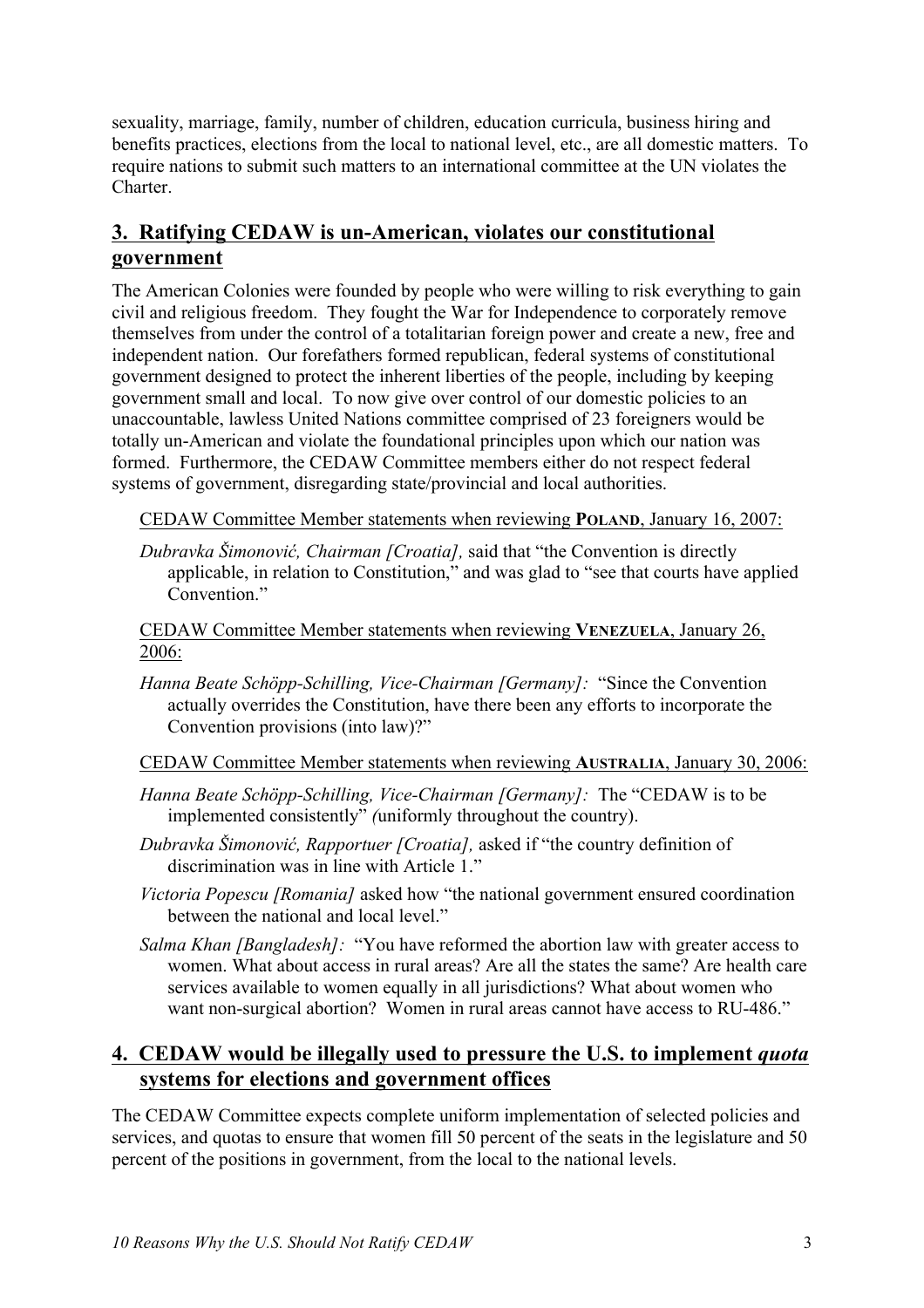## CEDAW Committee Member statements when reviewing **NICARAGUA**, January 18, 2007:

- *Dubravka Šimonović, Chairman [Croatia]:* "More than 70 countries today have special measures that can be strong and binding to impose on countries (election of women) … Women need to be not just on candidate lists, but in elected positions. … Need to build equality … Local politics is extremely important."
- *Hazel Shelton [South Africa]:* "Need direct measures to (ensure women are appointed to posts). What are number of ambassador and other posts allocated to women? … Obligation of State is to ensure that there are positive measures taken to promote women. … Not subject to electoral system."
- *Maria Regina Tavares da Silva [Portugal]*, "The decrease in women from 22% to 18% in elections (parliament) is of concern … There should be special measures and a natural evolution" (of increase of women in office).
- *Meriem Belminhoub-Zerdani [Algeria]:* "Parliament is the showcase of the country. You need to use all your influence to impose upon your country that quotas be drawn up … I'm not talking about the number of candidates but need to transmit to your country leaders that the CEDAW prevails over your national laws … Need to have political will to impose this Convention and ensure that women participate on an equal footing with men … You need to respect the commitments you have made … Law needs to include total equality between men and women. … We want total application of Article 7 and you should come next time with a law that would ensure at least 40% of women elected."

CEDAW Committee Member statements when reviewing **VENEZUELA**, January 26, 2006:

- *Meriem Belminhoub-Zerdani, Vice-Chairman [Algeria]:* "Progress made … national legislature has 28.7% women … and Executive has 2 women ministers … Continue fighting for 50/50 percent … I hope Venezuela will be first country to fully implement the Convention by reaching 50/50 percent."
- *Francoise Gaspard [France]*: "Did you consider (an election) law that would require the list of candidates to be 50% women?"
- CEDAW Committee Member statements when reviewing **POLAND**, January 16, 2007:
- *Francoise Gaspard, Vice-Chairman [France]*: "What are you doing to help women get elected to office? Subsidies? … Is there a system of punishments for those who don't meet quotas? … There should be no regression (in number of women in public office, as there was a slight decrease).
- *Maria Regina Tavares da Silva [Portugal]*, said "decrease (of women) in Parliament … was 10%. What we need is not just maintenance, but increases and increases."

## **5. CEDAW would be more harmful than beneficial to women**

The United States has the best balance for women between inherent human rights, opportunities, legal protections and appropriate discrimination in their favor. Women who want to work outside their homes are free to do so, whether part-time or full-time. Those who want to stay home, raise and even educate their children are free to do so. They have the right to vote and can choose to run for public office. They have equal rights before the law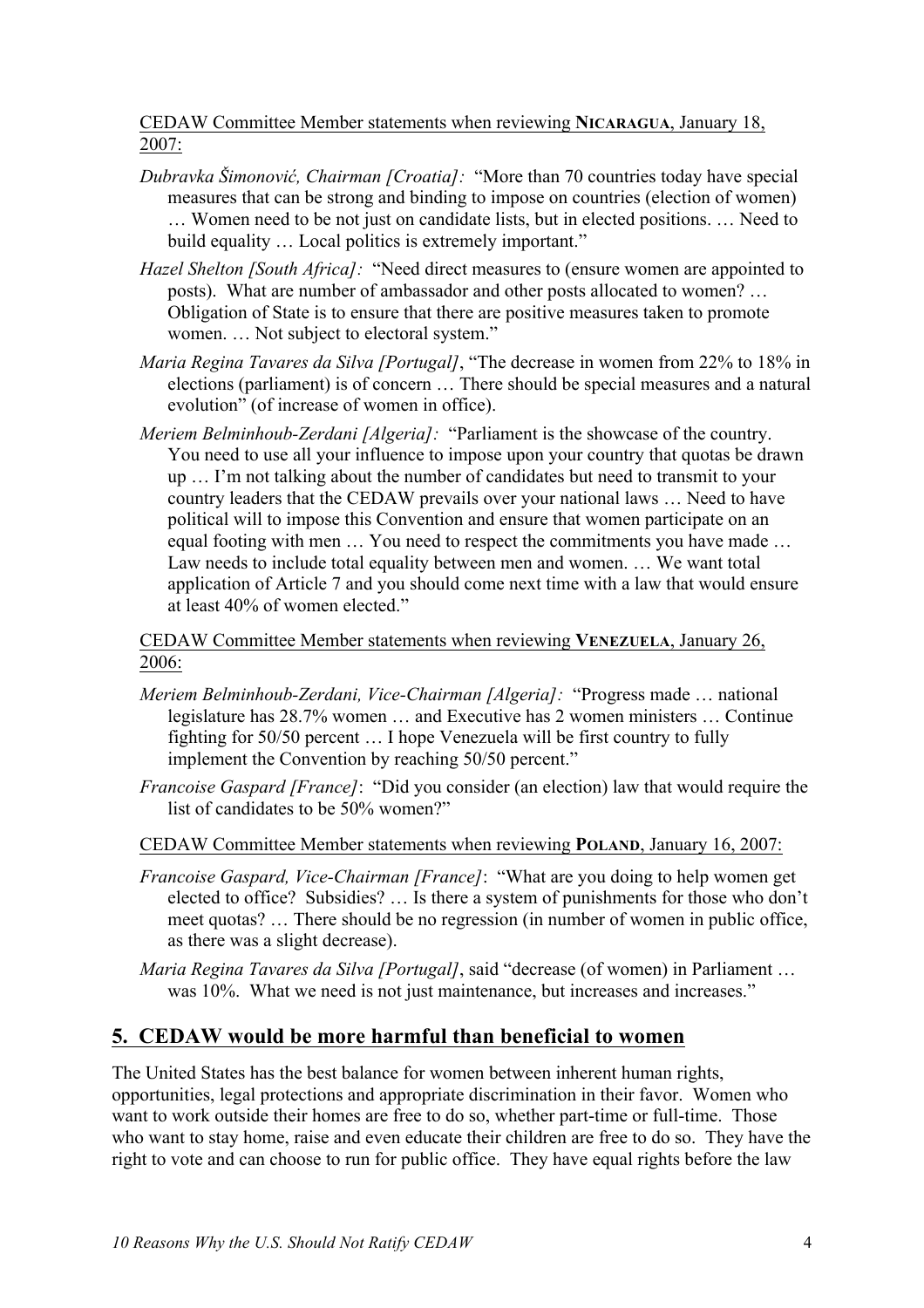and the courts. If a man divorces his wife, the law works to the benefit of her and the children, to ensure that the man continues to provide for them.

CEDAW, however, seeks to redefine women and their value to society by:

- (1) how much money they earn outside the home;
- (2) whether they have equal power with their husbands in the home, and men in society;
- (3) whether they hold 50% of the public offices, and 50% of the leadership positions in government at all levels, businesses and community organizations.

CEDAW seeks to redefine the value of women based on how much power they are exercising in relation to men, whether at home, work or in government.

## **6. CEDAW would harm children**

The CEDAW Committee places their personal views and attainment of the Convention objectives above childbearing and childrearing. The Committee denies the irreplaceable role of women as wives and mothers, who provide loving home environments that are the foundation of stable societies and the best environment for preparing children to be future leaders.

The Committee views children as obstacles to the attainment of women's rights, empowerment and leadership. They call upon nations to enable women to "control the number and spacing of their children" – through contraception, abortifacients and abortion – so that women can pursue careers and political office. If a child is conceived at an inconvenient time, then the Committee sadly believes her government should ensure that she has access to a "safe abortion" method to terminate the life of the preborn child.

Further, the Committee calls upon governments to implement programs, in school curricula and public campaigns, to change the view of women from wives and mothers to workers. Here are a couple examples; a few more are on the following page under "CEDAW would harm marriage."

## CEDAW Committee concluding rulings:

**ARMENIA** (1997): "The Committee noted cultural stereotypes which overemphasized the traditional role of women as mothers in a protective and restrictive way (par. 53). …

"The Committee strongly urged the Government to use the education system and the electronic media to combat the traditional stereotype of women 'in the noble role of mother' and to raise awareness of the role of men in caring and their responsibility for parenting" (par. 65).

**CHINA** (1999): "The Committee is concerned that the Government's approach to the implementation of the Convention has an apparent focus on the protection of women rather than on their empowerment. Thus, the central machinery responsible for government policy is the National Working Committee on Women and Children, perpetuating the identification of women with children. Similarly, in the area of women's health, there is a focus on mother-child health, limited to women's reproductive function. Likewise, labour laws and regulations overemphasize the protection of women" (par. 280).

Children do not do well without their mothers, or when left in daycare facilities for long hours.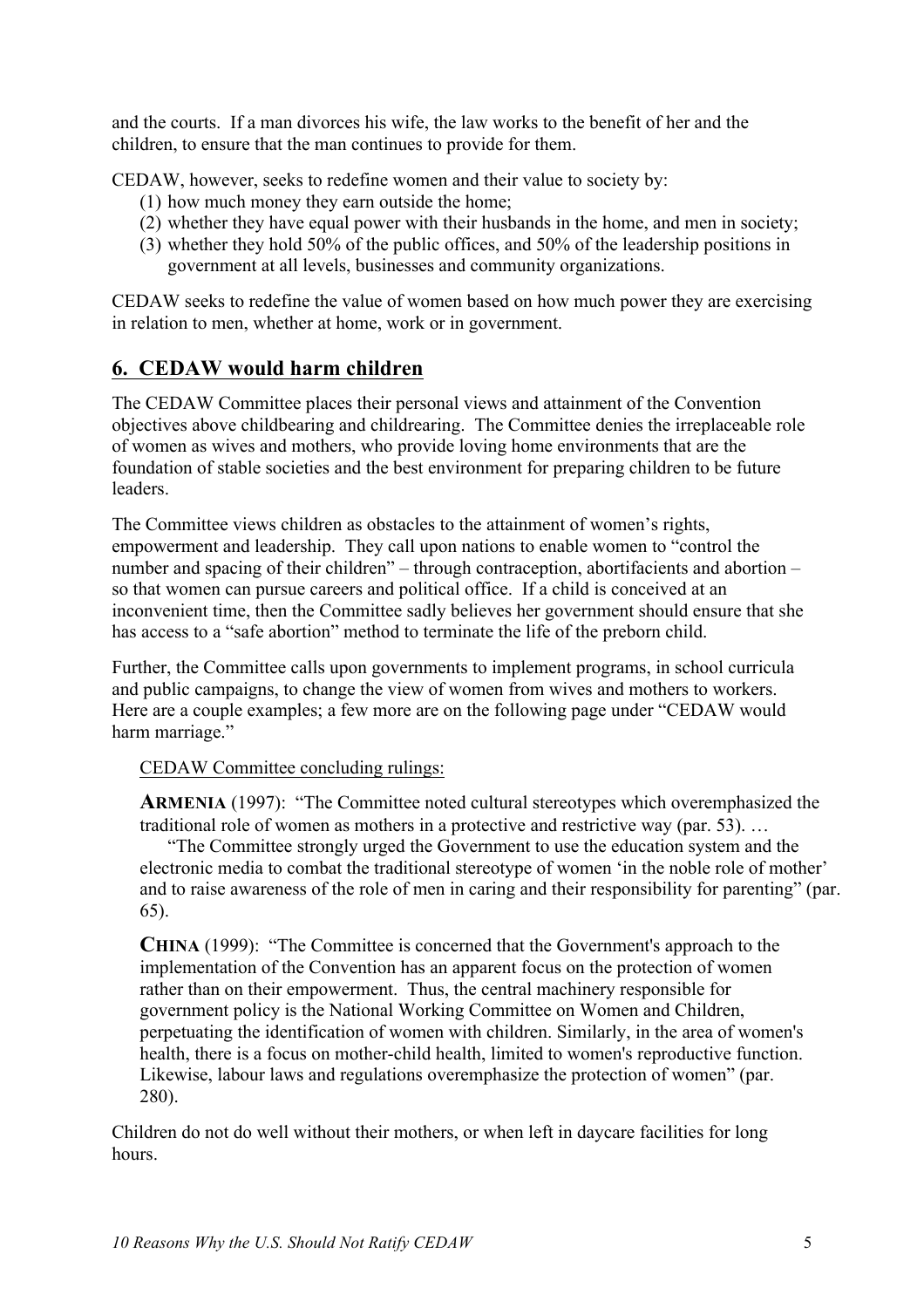## **7. CEDAW would attack and destroy healthy roles of men and women**

Article 5 of CEDAW gives a historically unprecedented duty to Party Nation governments, namely, to transform the identity and roles of men and women. CEDAW and its Committee do not understanding that certain aspects of male and female identity and roles have existed from the beginning, are a part of how mankind was created, were designed to complement one another, and are not based upon inferiority or superiority of either. Article 5 reads:

States Parties shall take all appropriate measures:

(a) To modify the social and cultural patterns of conduct of men and women, with a view to achieving the elimination of prejudices and customary and all other practices which are based on the idea of the inferiority or the superiority of either of the sexes or on stereotyped roles for men and women;

This objective is reflected in CEDAW Committee rulings:

**CROATIA** (1998): "The … Committee's suggestions: (a) The need for measures to eliminate stereotypes that restrict women's role to that of mothers and caregivers (par. 97). …

"The Committee is particularly concerned about the consistent emphasis placed on women's roles as mothers and caregivers in Croatian legislation pertaining to a variety of areas. While legislative provisions protecting maternity are important, the Committee is concerned that prioritizing that aspect of women's lives reinforces traditional and stereotypical role expectations, which tend to limit women's full participation in society" (par. 103).

**INDONESIA** (1998): "The Committee is convinced that the existence of cultural attitudes that confine women to the roles of mothers and housewives presents a great obstacle to the advancement of women. Policies and programmes developed on the basis of those stereotypes limit women's participation and entitlements, thereby impeding implementation of the Convention. … (par. 282). …

"It is unclear what steps the Government is proposing to take to modify such attitudes, which present a serious obstacle to the advancement of women in Indonesia. Traditional gender stereotypes are also perpetuated in formal education; and textbooks have not been revised to eliminate such stereotypes" (par. 289).

**KAZAKHSTAN** (2001): "The Committee notes that a shift from a focus on women solely as wives and mothers, to individuals and actors equal to men in society is required for the full implementation of the Convention" (par. 92).

**LUXEMBOURG** (2000): "The Committee expresses concern at … the stereotypical attitudes that tend to portray men as heads of households and breadwinners and women primarily as mothers and homemakers" (par. 408).

**UZBEKISTAN** (2001): "The Committee recommends that the Government take urgent measures to overcome traditional stereotypes regarding the role of women and men in society" (par. 169).

## **8. CEDAW would harm marriage, families and their religious faith**

CEDAW rejects the natural, God-given roles of men and women in marriage, including the duty of a man to be the primary provider and protector for his wife and their children. Further, CEDAW confuses wrongful discrimination (*e.g*., denying justice to women) with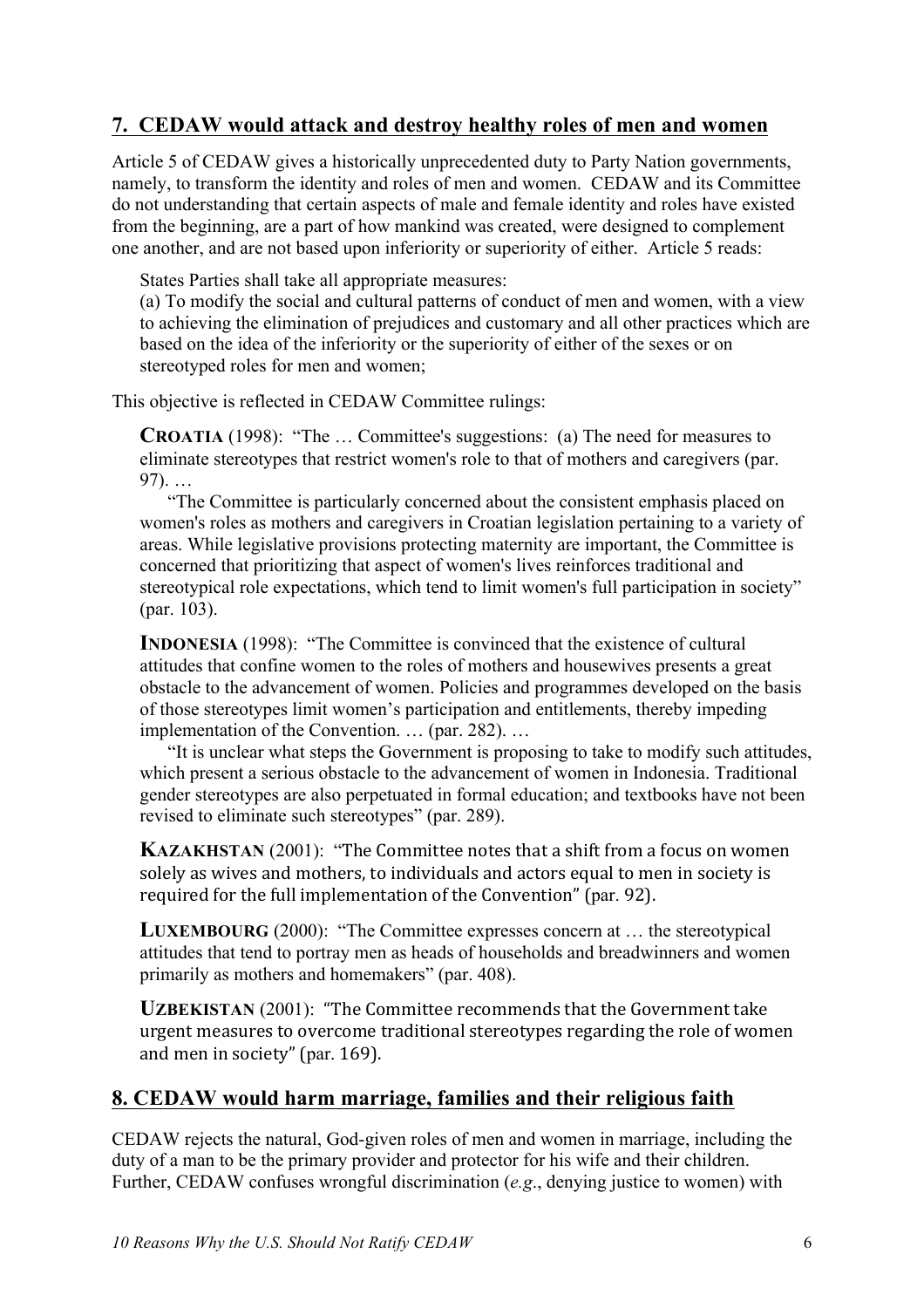God-given distinctions (*e.g*., women can bare children, but men cannot), seeking an absolute equality that does not honor women or affirm inherent distinctions.

To accomplish the goal of total equalization of men and women would require that many more women leave their homes, work full-time, and turn their children over to childcare workers. That is a recipe for family disaster. A mother's presence and influence upon her children, and their spiritual, mental and physical well-being, is irreplaceable. The children always pay the price.

The Committee's harmful perspectives on the marriage relationship, motherhood, family and children are evident in these and other concluding rulings:

**BELARUS** (2000): "The Committee ... notes with concern that the Government predominantly … emphasizes the protection of and the delivery of services to women mainly as mothers and members of families, thus perpetuating stereotypical attitudes concerning the roles and responsibilities of women (par. 357). …

"The Committee expresses its concern that the country's legislation … with regard to women's role in the labour market, appears to be overly protective of women as mothers and thus creates further obstacles to women's participation in the labour market (par. 359).

"The Committee is concerned by the continuing prevalence of sex-role stereotypes and by the reintroduction of such symbols as a Mothers' Day and a Mothers' Award, which it sees as encouraging women's traditional roles" (par. 361).

**CZECH REPUBLIC** (1998): "The Committee is distressed to note that … the Czech Republic's current policies directed at women and family overemphasize motherhood and family roles for women (par. 185) ...

"The Committee notes with concern the increase in over-protective measures for pregnancy and motherhood, as well as early retirement policies for women. It also noted that the cultural glorification of women's family roles could exacerbate the negative impact of economic rationalization policies on women" (par. 196).

**INDONESIA** (1998): "The Committee expresses the view that cultural and religious values cannot be allowed to undermine the universality of women's rights (par. 282). …

"The Committee expresses great concern about existing social, religious and cultural norms that recognize men as the head of the family and breadwinner and confine women to the roles of mother and wife, which are reflected in various laws, Government policies and guidelines" (par. 289).

**UZBEKISTAN** (2001): "The Committee emphasizes that a policy of gender equality in compliance with the Convention will require the reconceptualization of the role of women in society from that of mother and wife, exclusively responsible for children and the family, to that of individual person and actor in society. It recommends an increase in the number of women in decision-making bodies at all levels and in all areas" (par. 169).

The CEDAW Committee similarly criticized BULGARIA (1998), EGYPT (2001), GEORGIA (1999), IRELAND (1999), and SLOVAKIA (1998).

The CEDAW Committee has expressed that parents should be regulated, divorce should be readily available to women, and religion should be opposed when contrary to CEDAW.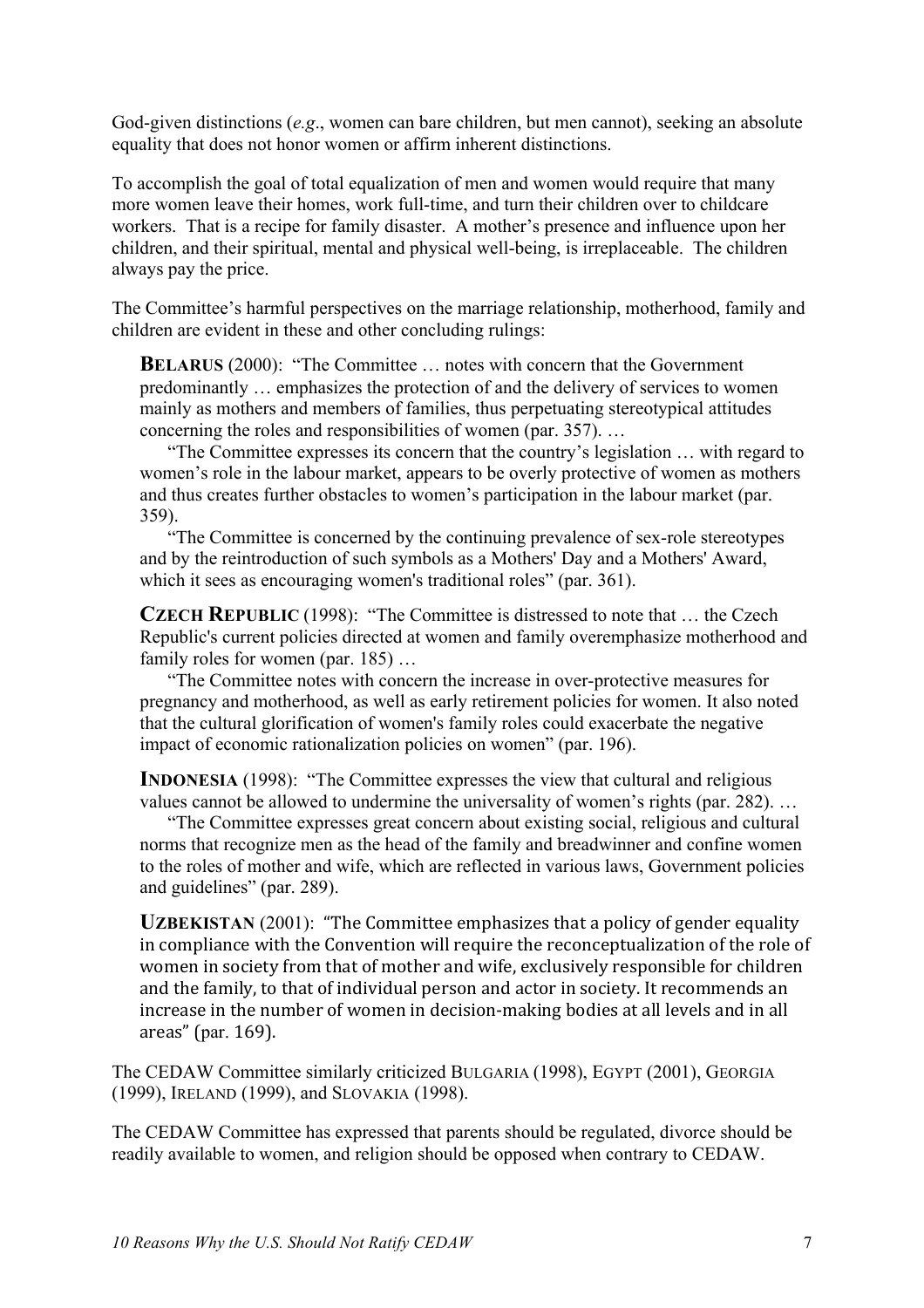## CEDAW Committee Member statements when reviewing **NICARAGUA**, January 18, 2007:

*Ferdous Ara Begum [Bangladesh]:* "The new (family) law leaves parents unregulated."

- *Ferdous Ara Begum [Bangladesh]:* "What is your understanding of religious groups' view of gender construct, biological aspects only? (some see gender as a flexible "construct").
- *Meriem Belminhoub-Zerdani [Algeria]:* "You need to play a role against any Protestant or Muslim religion."

CEDAW Committee Member statements when reviewing **POLAND**, January 16, 2007:

*Anamah Tan [Singapore]:* Divorce was recorded as 7.3% in 1993. … But I understand that this low rate of divorce is a result of lack of funds …. If it is a factor that prevents women from obtaining divorces, then we must look at it. … What is the present status of the Divorce Bill?"

## **9. CEDAW would be illegally used to promote abortion**

Abortion is not mentioned anywhere in the Convention, only "health care services" and "family planning." Article 12 reads:

1. States Parties shall take all appropriate measures to eliminate discrimination against women in the field of health care in order to ensure, on a basis of equality of men and women, access to health care services, including those related to family planning.

2. Notwithstanding the provisions of paragraph 1 of this article, States Parties shall ensure to women appropriate services in connection with pregnancy, confinement and the post-natal period, granting free services where necessary, as well as adequate nutrition during pregnancy and lactation.

Clearly, the intent was to protect women, especially during and after pregnancy, and during lactation, by ensuring adequate health care to protect mother and child.

Nevertheless, from 1995 to January 2007, the CEDAW Committee has pressured at least 50 nations (some two or three times) to legalize or increase access to abortion and abortifacients:

ANDORRA [2001]; ANTIGUA & BARBUDA [1997]; ARGENTINA [1997]; AUSTRALIA [2006]; BELIZE [1999]; BURKINA FASO [2000]; CAPE VERDE [2006]; CHILE [2006, 1999, 1995]; COLOMBIA [2007, 1999]; CROATIA [1998]; CYPRUS [1996]; DOMINICAN REPUBLIC [2004, 1998]; ECUADOR [2003]; ERITREA [2006]; ETHIOPIA [2004]; GHANA [2006]; INDIA [2007]; INDONESIA [1998]; IRELAND [2005, 1999]; ITALY [1997]; JAMAICA [2006]; JORDAN [2000]; LEBANON [2005]; LIECHTENSTEIN [1999]; LUXEMBOURG [2000, 1997]; MALI [2006]; MALAYSIA [2006]; MAURITIUS [2006, 1995]; MEXICO [2006, 1998]; MOLDOVA [2006]; MOROCCO [1997]; MYANMAR [2000]; NAMIBIA [2007, 1997]; NEPAL [1999]; NICARAGUA [2007]; NIGERIA [2004]; PANAMA [1998]; PARAGUAY [2005, 1996]; PERU [2007, 1998]; PHILIPPINES [2006]; POLAND [2007]; PORTUGAL [2002]; SAINT LUCIA [2006]; ST. VINCENT & GRENADINES [1997]; SURINAME [2007]; TOGO [2006]; TURKEY [1997]; UK-NORTHERN IRELAND [1999]; VENEZUELA [1997]; ZIMBABWE [1998].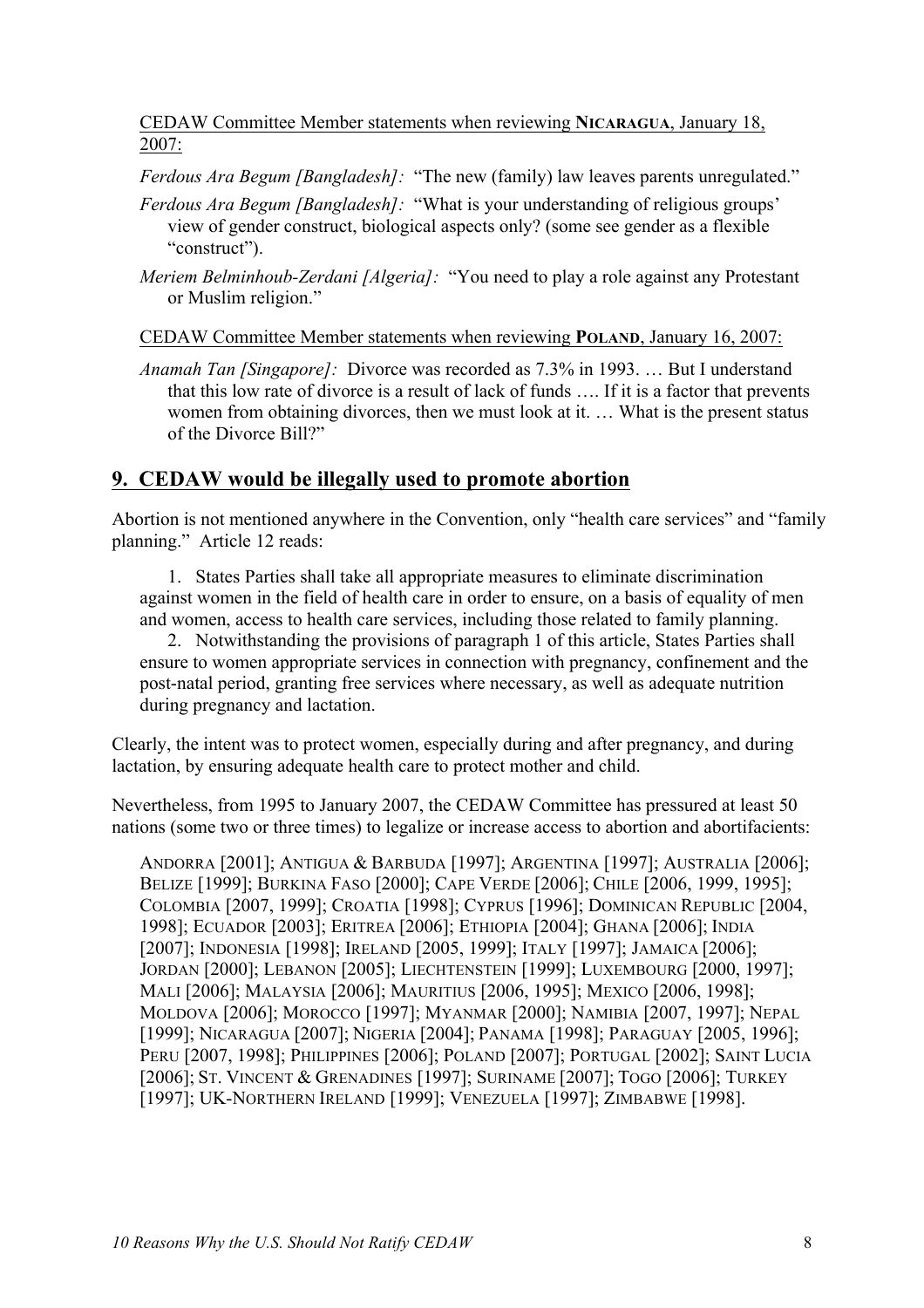#### CEDAW Committee concluding ruling after reviewing **IRELAND** [2005]:

**"**Extensive national dialogue had occurred on the issue of abortion, with five separate referendums held on three separate occasions (par. 7). …

"(T)he Committee reiterates its concern about the consequences of the very restrictive abortion laws under which abortion is prohibited except where it is established as a matter of probability that there is a real and substantial risk to the life of the mother that can be averted only by the termination of her pregnancy (par. 38). …

"Committee urges the State party to continue to facilitate a national dialogue on women's right to reproductive health, including on the very restrictive abortion laws" (par. 39).

#### CEDAW Committee concluding ruling after reviewing **CHILE** [2006]:

"The Committee … remains concerned that abortion under all circumstances is a punishable offence under Chilean law, which may lead women to seek unsafe, illegal abortions, with consequent risks to their life and health …. (par. 19).

"The Committee calls on the State party to take concrete measures to enhance women's access to health care, in particular to sexual and reproductive health services, in accordance with article 12 of the Convention and the Committee's general recommendation 24, on women and health. It requests the State party to strengthen measures aimed at the prevention of unwanted pregnancies, including by making a comprehensive range of contraceptives and family planning methods more widely available and affordable and without any restriction .... The Committee also calls on the State party to reduce maternal mortality rates through safe motherhood services and prenatal assistance and take measures to ensure that women do not seek unsafe medical procedures, such as illegal abortion, because of lack of appropriate services in regard to fertility control. The Committee recommends that the State party consider reviewing the laws relating to abortion with a view to removing punitive provisions imposed on women who undergo abortion and provide them with access to quality services for the management of complications arising from unsafe abortion and to reduce maternal mortality rates, in accordance with general recommendation 24, on women and health, and the Beijing Declaration and Platform for Action (par. 20)."

#### CEDAW Committee Member statements when reviewing **POLAND**, January 16, 2007:

*Magalys Arocha Dominguez [Cuba]:* "Our Committee needs a clearer picture of the family planning policies and abortion in your country, with a breakdown of rural areas. … How many doctors have been suspended for refusing to do an abortion?"

## **10. CEDAW may be used to pressure the U.S. to legalize prostitution**

The CEDAW Committee is rightfully opposed to trafficking and forced prostitution. However, the Committee believes that women should have the right to choose prostitution as a profession, to be a so-called "sex worker," and to be protected by the government in that profession. The Committee has pressured a number of nations to legalize prostitution or provide protection or services to prostitutes. Also, they praised nations who legalized prostitution.

#### CEDAW Committee concluding rulings: